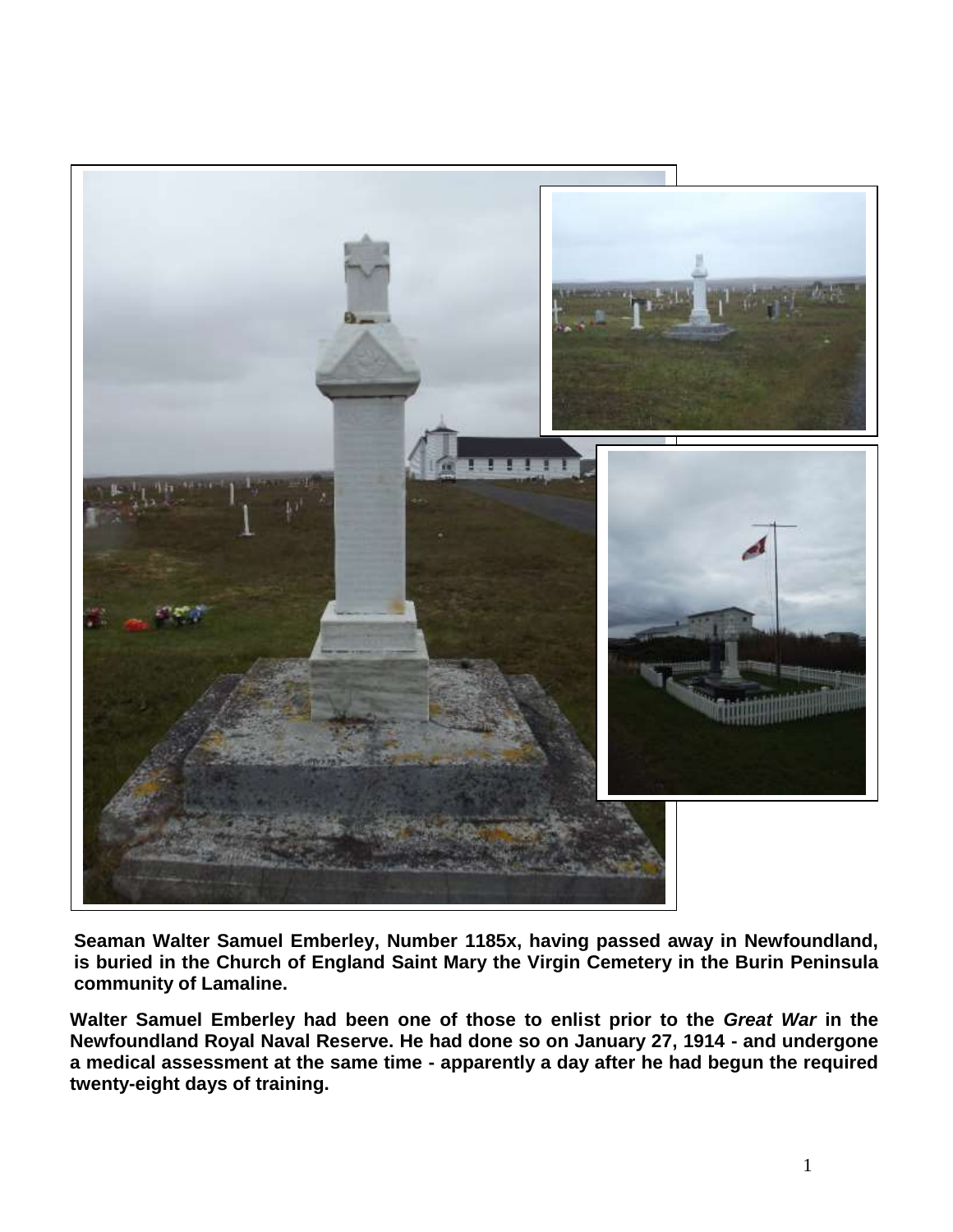**He was thereupon to be signed on to serve in the Reserve for five years (see further below) and likely also thereupon pledged his allegiance to the King-Emperor, George V.**

**Having returned to his home in February of 1914, only some six months were to pass before the British Declaration of War and the summons to return…***to duty***. This he did, relinquishing his occupation of fisherman and returning to the Naval Reserve training-vessel, HMS** *Calypso* **– moored in St. John's Harbour – on August 14 of that same 1914.** 

**(Right:** *George V, by the Grace of God, of the United Kingdom of Great Britain and Ireland and of the British Dominions beyond the Seas, King, Defender of the Faith, Emperor of India***:** *as a boy and young man he had served in the Royal Navy from 1877 until 1891 and always retained a fondness for the Senior Service***. – The photograph of the King attired in the uniform of an Admiral of the Fleet is from** *the Royal Collection Trust* **web-site and taken in or about 1935.)**

**(Right:** *At the outset of their career, the Calypso-Class ships were apparently considered to be superior vessels. Hybrids powered by both steam and sail - they were able to police the outer reaches of the British Empire most efficiently and economically. The rapid progress in engine technology, however, was to mean that HMS Calypso and her sister-ships would soon be out-classed by newer vessels***. – This Royal Navy photograph, taken before 1902 when the drill-hall was reportedly built on her upper deck and the funnel removed, is from** *Wikipedia***)**

*\*In the early days of the War, perhaps because it was felt by the authorities that it would be a conflict of short duration, the recruits enlisted for only a single year. As the War progressed, however, this was obviously going to cause problems and the men were encouraged to re-enlist***.** *Later recruits – as of or about May of 1916 - signed on for the 'Duration' at the time of their original enlistment.*

**(Right above:** *The White Ensign has been flown by the Royal Navy in its present form since about the year 1800 although other naval ensigns had existed for at least two centuries. It consists of a red St. George's Cross – the national flag of England - on a white field with the Union Flag\* in the upper canton.*

*\*The Union Flag is commonly referred to as the 'Union Jack'; this is, in fact, a misnomer since a flag is referred to as a 'Jack' only when flown from the bow of a ship.*

**Note:** *During the years preceding the Great War the only military force on the Island of Newfoundland – apart from a handful of ill-fated local attempts – was to be the Royal* 





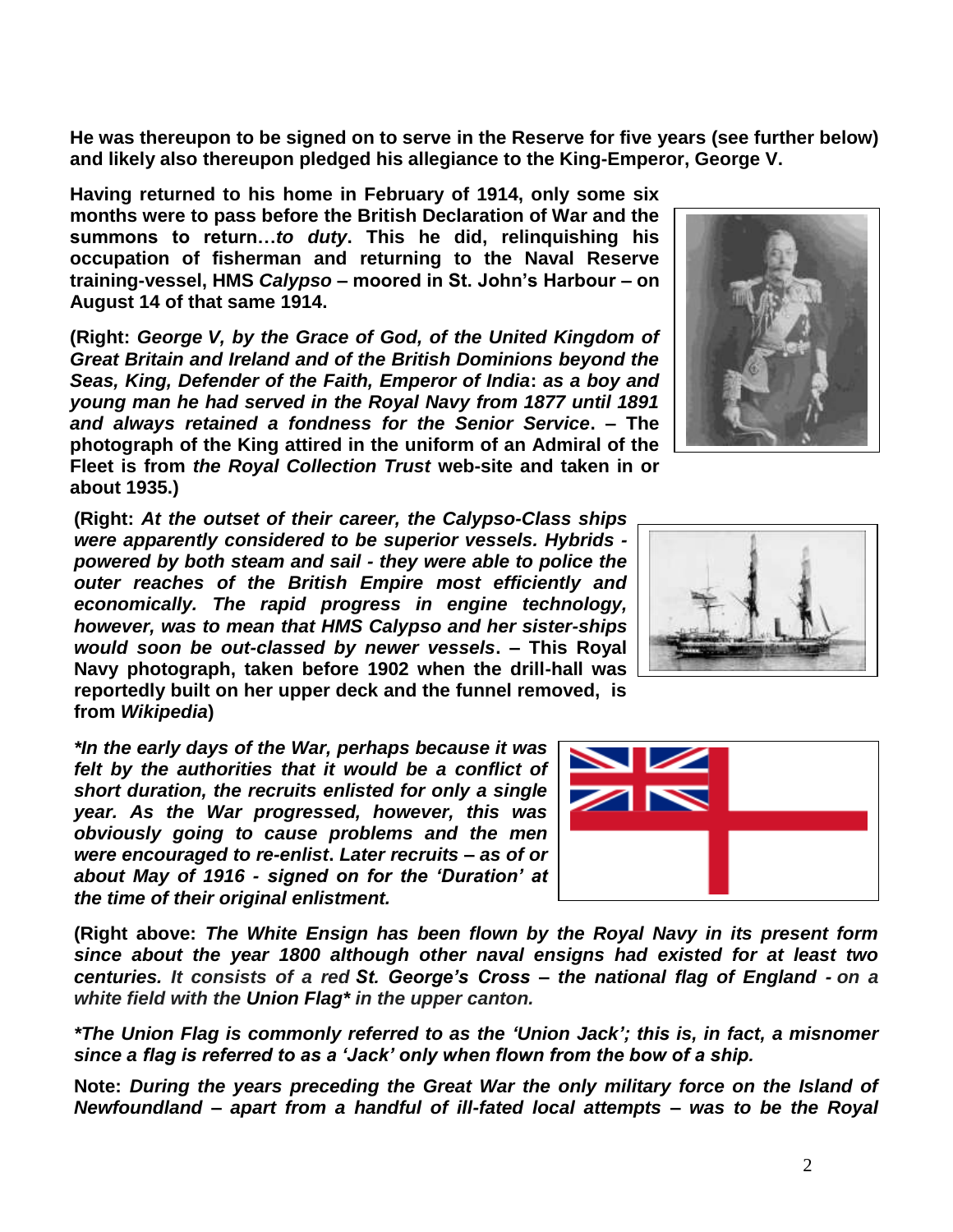*Naval Reserve (Newfoundland). Even so, it was to be some thirty years after the withdrawal of British troops from the Dominion in 1870 before the Reserve came into being in 1902.* 

*Just fewer than four-hundred men were sought to enroll as seamen – apparently automatically at the rank of Able Seaman - and to present themselves annually in St. John's for five years in order to train for a period of twenty-eight days per annum. Allowed to report at a time of their own choosing, it is perhaps not surprising that these volunteers – mostly fishermen – were to opt to train during the winter months when fishing work was minimal.*

**(Right:** *Recruits of the Royal Naval Reserve (Newfoundland) seen here in front of HMS 'Calypso'. The shed-like superstructure seen behind them had been built onto the ship in 1902 to serve as a drill-hall. Whether the vessel was still 'Calypso', or had become 'Briton' by this time (see further below) is not clear.* **– photograph from Newfoundland Provincial Archives via Wikipedia)**

*Expenses were apparently defrayed for the most part by the British (Imperial) Government and an attempt was made to ensure the number of recruits would be kept constantly at a maximum. This practice and policy was then to be continued up until the onset of hostilities some twelve years later.*

*Of course, the purpose of having a reserve force at any time is to provide a trained force ready at any time to serve at a time of need or crisis. Thus in August of 1914, upon the Declaration of War by the government in London, hundreds of those men of the Royal Naval Reserve (Newfoundland) were to make their way to St. John's, from there to take passage overseas to bolster the ranks of the Royal Navy.*

**(Right above:** *Naval reservists from Newfoundland, during the early days of the Great War, before their departure for the United Kingdom* **- from** *The War Illustrated***)**

*An elderly vessel, HMS 'Calypso', having become surplus to the Admiralty's needs, had been provided to the Dominion of Newfoundland by the Royal Navy in 1902 for training purposes. After some debate it was eventually decided that she would be permanently moored in the harbour of the capital, her superstructure reduced, and a wooden shelter built on her upper deck to provide training facilities and living quarters for the prospective naval recruits.*

**(Right above:** *HMS 'Calypso' in full sail. She was to be re-named 'Briton' in 1916 when a new 'Calypso', a modern cruiser, was about to be launched by the Royal Navy***. – This photograph, taken by the Royal Navy in 1898, is by courtesy of** *Admiralty House Museum.***)**



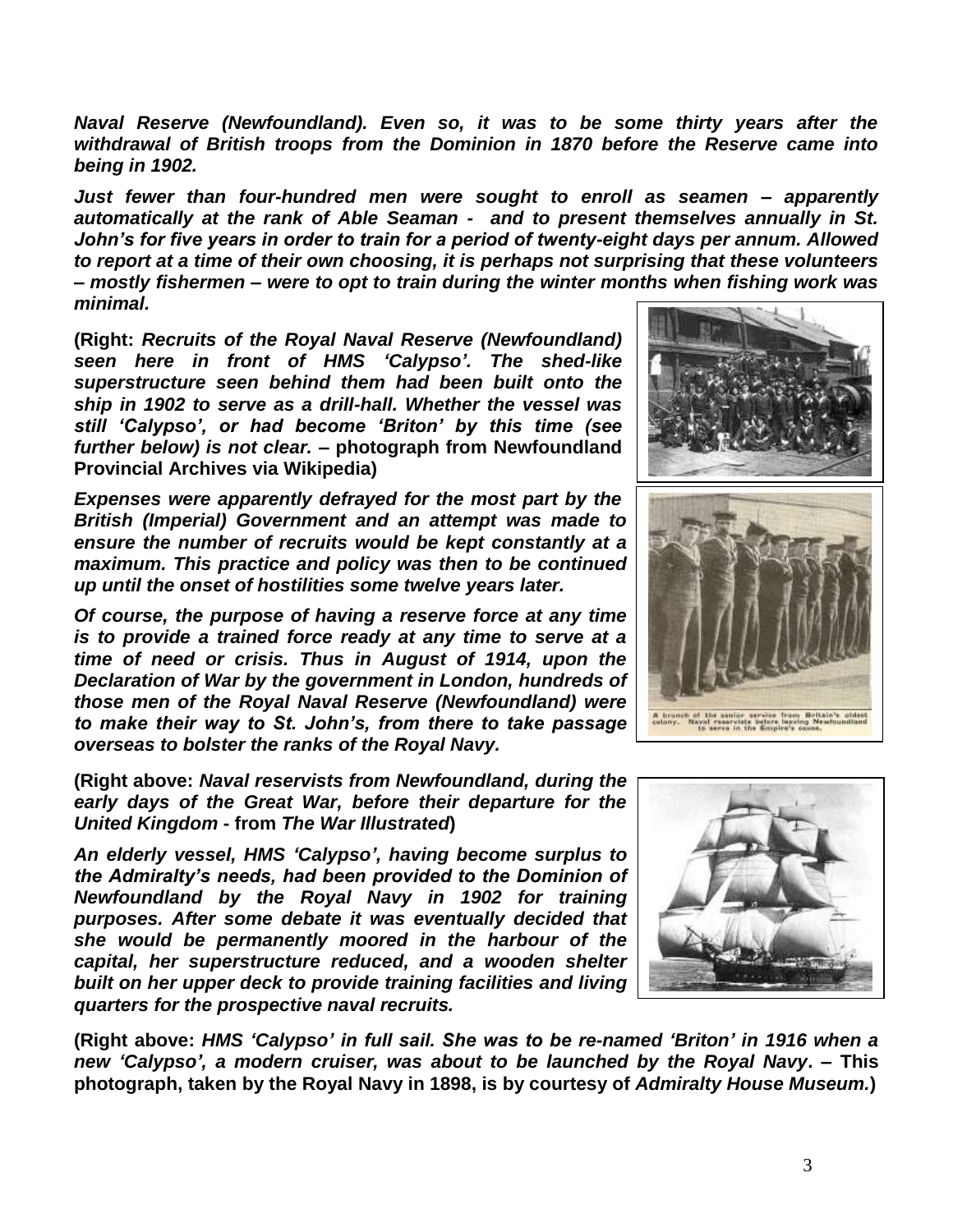**At some time during the period of three weeks plus a day following his arrival there was confirmation of Walter Samuel Emberley's rank as seaman. As seen above, he had already undergone the mandatory training earlier that year, so what his duties were to be during those twenty-two days is not certain. But on September 5 he was to be seconded to the fledgling Royal Canadian Navy and to board the cruiser HMCS**  *Niobe* **which at the time was in St. John's Harbour awaiting a detachment of the Newfoundland Royal Naval Reserve.**



**(Right above:** *'Niobe', seen here in St. John's Harbour, was ceded by Great Britain to Canada on September 6 of 1910 to be the country's main naval vessel on its east coast. Superfluous to Royal Navy needs, she was an elderly…'1st Class Armoured Diadem Cruiser'…of eleven-thousand tons, armed with numerous guns, thirty-two altogether, and two torpedo-tubes. However, by October of 1915 'Niobe' was worn out, to be disarmed and relegated to the role of harbourservice and headquarters ship in the harbour at Halifax see below).* **– from the collection of William Herbert Rose and Marmaduke Rose (by Courtesy of Bud (Donald Rose) and found in the** *For Posterity's sake – an RCN Historical Project* **web-site)**



**(Right above:** *A naval tender carry Newfoundland Reservists from HMS 'Calypso' to HMCS 'Niobe\*'. –* **The photograph by** *The Evening Telegram* **is from the** *Provincial Archives.***)**

*\*Some sources refer to the ship – in 1914 - as HMS 'Niobe', but as of September 6, 1910, she was HMCS 'Niobe'.*

**By the time that the detachment of just over one-hundred Newfoundland Reservists\* was to join the ship's complement on that September 5\*\*, HMCS** *Niobe* **had already started her war-time service**

*\*They were apparently needed as when Niobe was being re-fitted and readied for war, many of her crew had been ordered to Canada's west coast and were unavailable when the ship herself had been prepared to sail after her repairs.* 

*\*\*Some few Reservists are recorded on their service records as having joined HMCS 'Niobe' on October 15 but this is highly unlikely as 'Niobe' had contact with two Royal Navy ships off New York as late as a quarter past six on the evening of October 13. Moreover, the discharge register of HMS 'Calypso' documents that September 5 was indeed the date on which some of these men joined 'Niobe' – the records of the others appear to be absent from the register.*

**HMCS** *Niobe***'s first duty after having absorbed the Newfoundland Reservists into her crew was to escort the Royal Canadian Regiment from Halifax on its passage to Hamilton, Bermuda, where it was to become the island's garrison. This mission accomplished, the**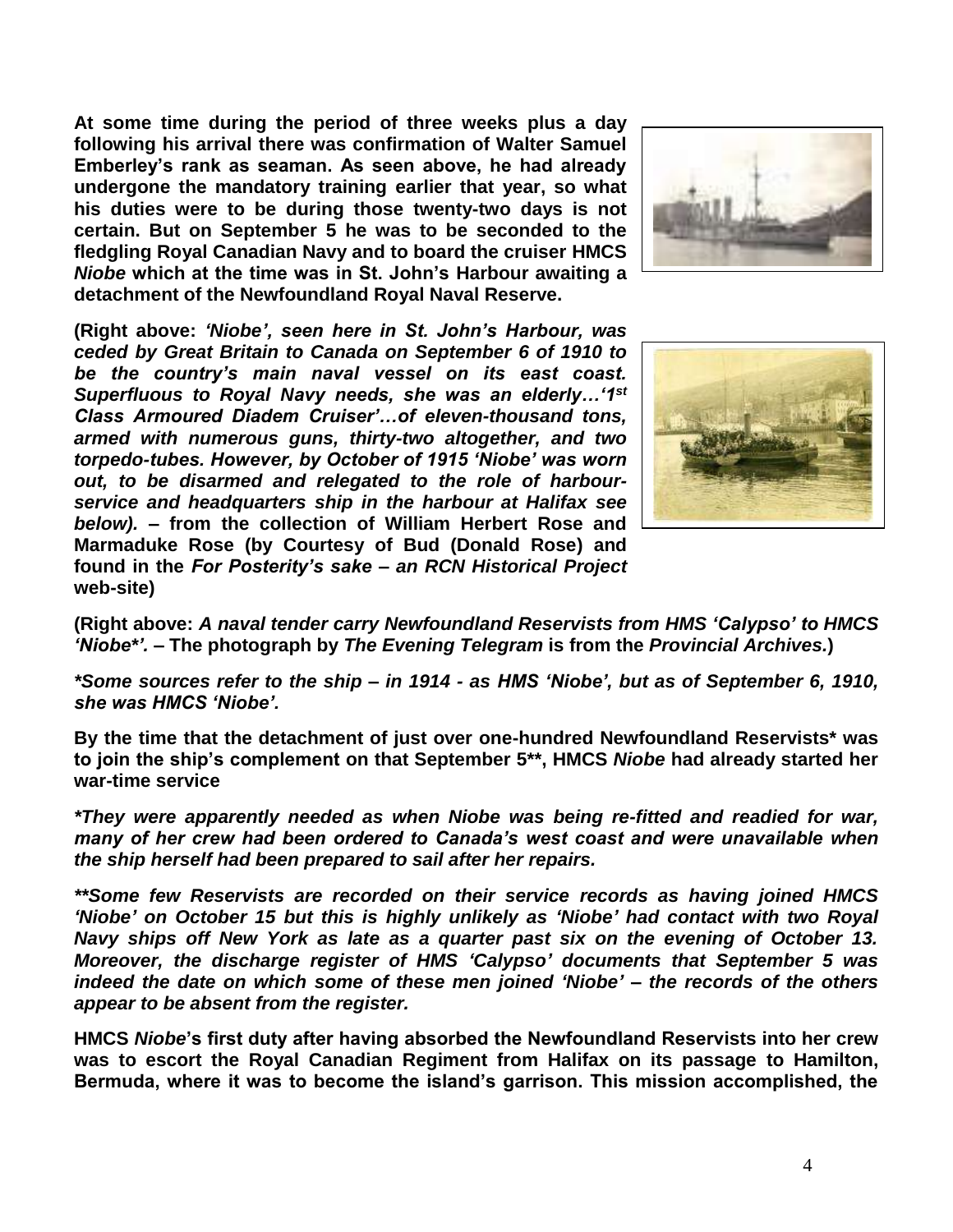**ship sailed northwards to patrol the waters of the Cabot Strait and the Straits of Belle Isle, a task she shared with a Royal Navy cruiser, HMS** *Lancaster***.**

**Following this episode of but a few weeks, by mid-October of 1914 she was working with the Royal Navy's 4th Cruiser Squadron, also known as** *Force 'H'***, which was responsible for the inspection of shipping off the east coast of the United States and as far south as the West Indies.**

**The United States was a neutral country at the time – she did not join the conflict until April of 1917 – and thus this patrolling and policing of the western Atlantic was the burden of the Royal Navy during the first years of the** *Great War* **as was the blockading of German shipping in American harbours. The job involved intercepting merchant ships of all flags, the inspection of cargoes and at times the boarding and the escorting thereof under armed guard of shipping to an Allied – or Associated – port.**

**This often also involved a great deal of boredom with the exception, perhaps, of the few days – every three weeks or so – when the patrol ships put into Halifax or, rarely, Bermuda for re-fuelling and replenishing of other supplies.**

**HMCS** *Niobe* **was already an elderly ship and the continuous effort of those several months resulted in a worn-out ship. Thus when she returned to Halifax in July of 1915, it was decided that she should remain there to become a depot ship and headquarters for the other, smaller, ships of the Royal Canadian Navy on Canada's east coast. She was to remain in Halifax for the remainder of the conflict.**

**The Newfoundlanders of the Royal Naval Reserve were then to return to St. John's to serve on HMS** *Calypso***, some for only a short period of duty, before being dispatched overseas to the United Kingdom and thence to ships of the Royal Navy.**

**Seaman Emberley's Service Record shows that he was put back on the nominal roll of HMS** *Calypso* **on September 1 of 1915 – although this may have been partially only on paper. Some three weeks later he was on his way once more.**

**He was a seaman of the draft of one-hundred forty-four Royal Navy Reserve personnel which was to travel across the island of Newfoundland to Port-aux Basques likely overnight on September 23-24, 1915. The detachment then embarked on the Reid Newfoundland vessel, the SS** *Kyle***, for passage to North Sydney where the ship docked on the morrow at ten minutes past five in the morning.**

**From there the Reservists were to travel by the** *Inter-Continental Railway* **to Québec City where they would be taken on board the SS** *Sicilian* **arriving from Montreal on her commercial route across the Atlantic to Liverpool.**

**(Right:** *The image of the SS Sicilian at anchor(?) just offshore is from the WikiTree web-site***.)**



**It was likely at the end of the first week of October, 1915, and having disembarked in that English port-city, that the Naval Reservists would thereupon have been either dispatched directly to a vessel or ordered to undergo further training – or otherwise to simply await a**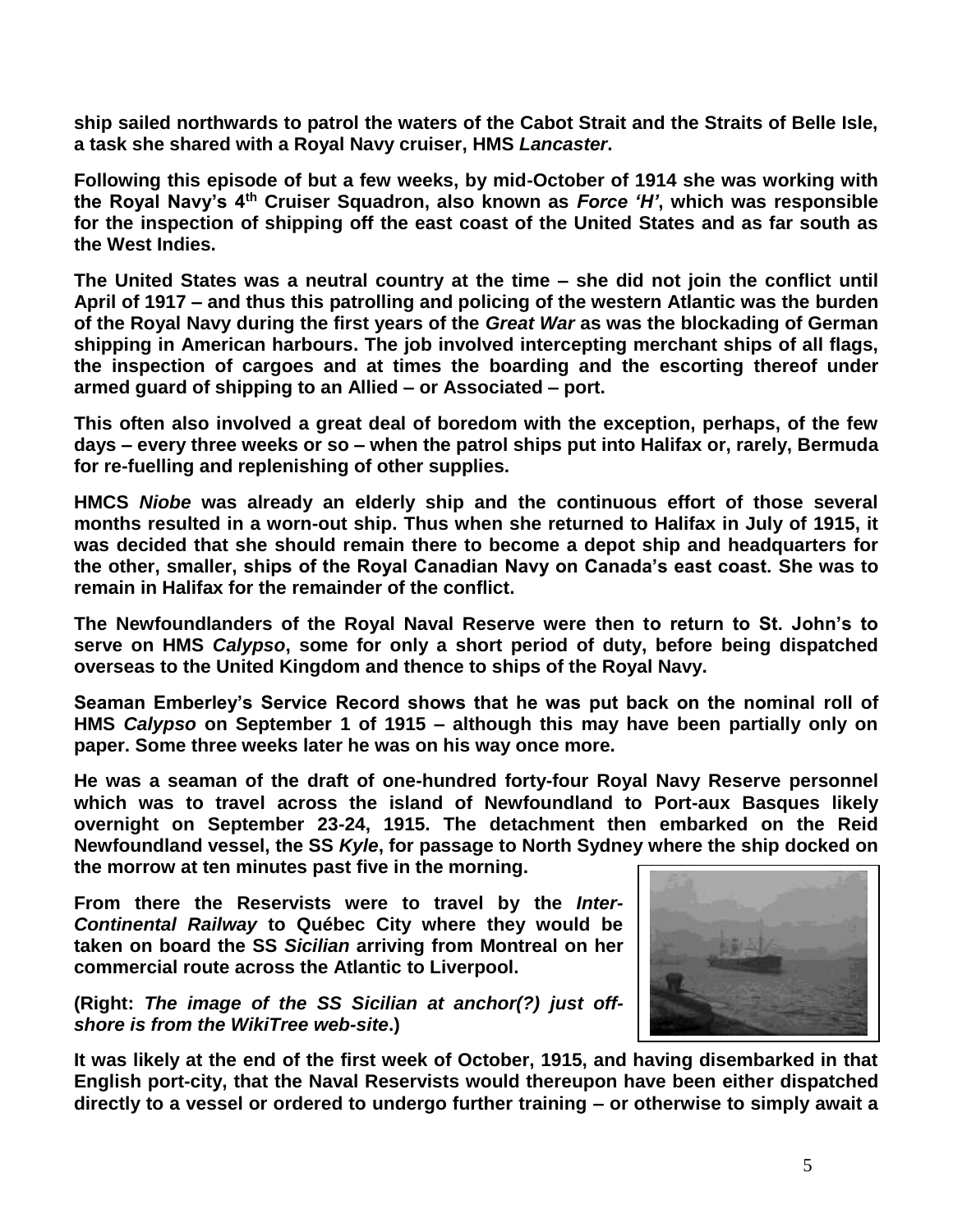**posting to one of His Majesty's ships - at one of various Royal Navy establishments, these for the most part operating around the coast of England.**

**In the case of Seaman Emberley, not having immediately been attached to a vessel,**  *Pembroke I* **(see below) was the establishment to which he was directed and where he was to remain until likely the end of the second week of November of that year – although exactly what his occupations, apart from waiting, were to be during this period of wearing a cap-band emblazoned** *HMS Pembroke* **has not been made clear.**

*\*There was also a series of ships named 'Pembroke', the last several of which were used as depot ships and for harbour service at Chatham. This is the 'HMS Pembroke' found on the cap-bands of the sailors who served there perhaps in their thousands - but who were never to set eyes on the actual ship in question.*

*Naval discipline being distinct in some ways from the laws that governed other parties such as the Army and civilians, sailors had to be on the books of a serving naval vessel to be legally subject to naval law and order, even when these sailors were serving on land.*

*Thus the presence of elderly and obsolescent vessels that plied the waters adjacent to the many naval land establishments which were known as stone frigates. The ships were in theory the home ships of the tens, hundreds, even thousands of men who laboured on shore.*

**(Right:** *A part of the large Royal Navy complex which was the HMS 'Pembroke' naval establishment at Chatham for just over one hundred years. Today it has been transformed into a university campus***. – photograph from 2010)**

**Seaman Emberley was to remain on the nominal roll call of** *Pembroke I* **until November 14, at which time he was to be…***taken on strength***…of** *George V***., of which, unfortunately, there appear to have been two vessels of that name.**

**The first was a fishing boat, a small drifter of sixty-seven tons, built in 1910 and registered in the East Anglian port of Lowestoft. Hired in 1915 by the Admiralty to serve as a** *net vessel* **she was sunk near Dover in June of 1917 by an exploding mine – whether theirs or ours is not clear.**

**(Right above:** *The photograph of the drifter 'George Albert' from the neighbouring East Anglian fishing-port of Great Yarmouth during the war is from the 'Wikipedia' web-site***.)**



**George V, a two-hundred twenty-four ton rescue tug was built in 1915 and apparently put into service almost immediately in His Majesty's Dockyard on the River Tyne(?) but surely working for a private company. Then in 1917 she was requisitioned by the Admiralty. Perhaps surprisingly, she was working for the last of her owners as late as the year 2007.**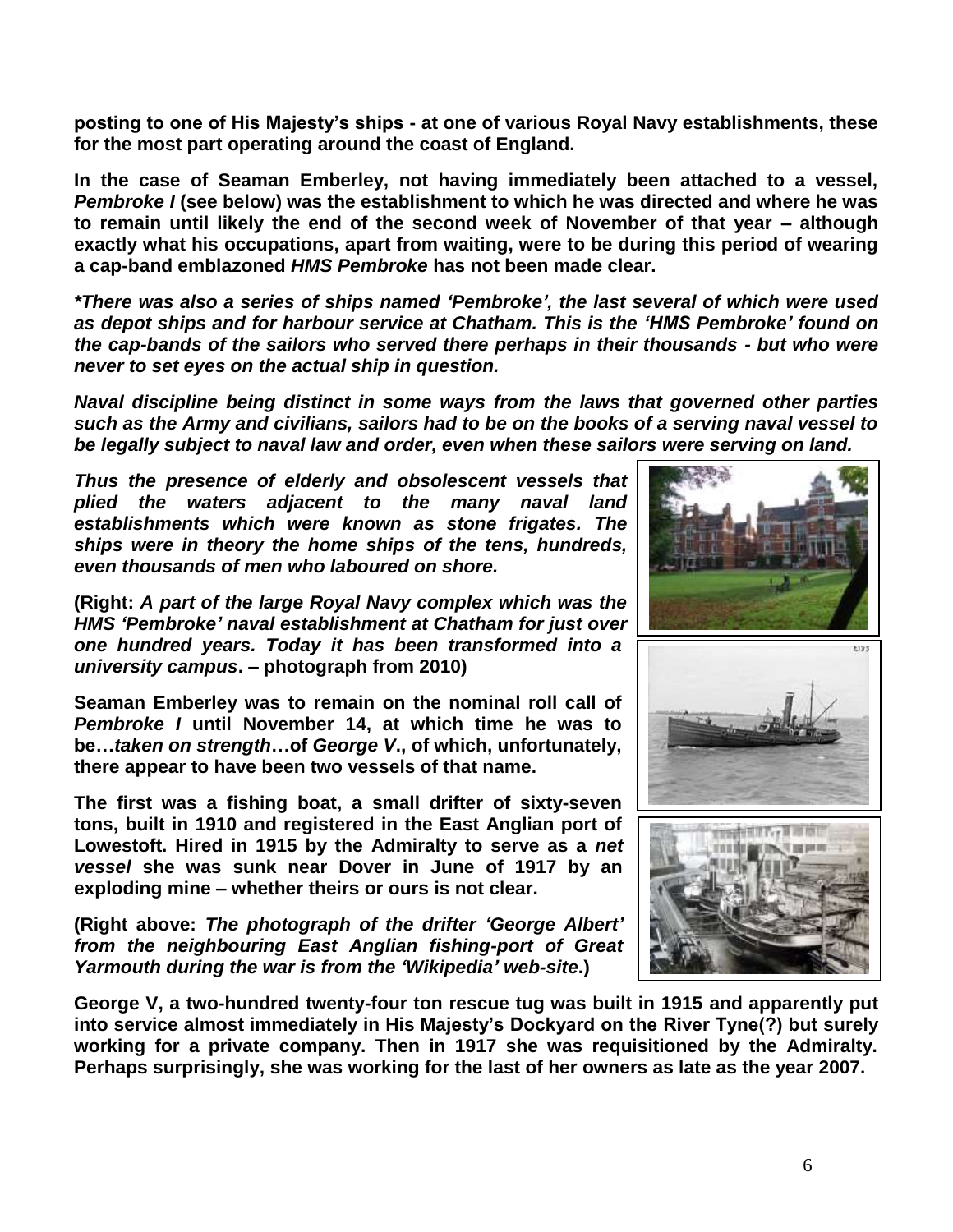**(Preceding page:** *The image of 'George V.' undergoing conversion in dry dock is from the 'Tyne Tugs and Tug Builders' web-site – with the caveat that this may not be the vessel in question.***)**

**Seaman Emberley appears to have been on the crew list of** *George V* **until January 7 of 1916 although this may not have been so as his subsequent posting at** *Pembroke II* **is recorded as having commenced only on July 8 of the same year. However, as his record also shows that he was to suffer from pulmonary tuberculosis it may be possible that he was receiving treatment during this period.**

**The author must now add speculation to the mix for which he apologizes: The SS**  *Carthaginian* **left the Scottish port-city of Glasgow on August 26, 1916, the day on which Seaman Emberley is recorded as having been attached to HMS** *Briton***, the Naval Reserve training ship in St John's, and the day after he was recorded as transferred – August 25 – from** *Pembroke II***.**

**On September 6 or 8 – both dates are found - a twenty-one year-old Walter Emberley from Newfoundland – reason for travelling…OHMS (***On His Majesty's Service***) - disembarked in the Canadian port of Québec. There was only one Walter Emberley in the Naval Reserve (Newfoundland) and none in the Newfoundland Regiment.**

**Only a matter of days later – the time necessary to travel back to Newfoundland from Québec – on September 11 of 1916 he was invalided and discharged from HMS** *Briton***. According to Newfoundland Vital Statistics he died in Lamaline two years and a month after his return home, on October 24 of 1918. However, the records of Saint Mary the Virgin Cemetery in Lamaline cite the date as April 20 of the same year.** 

**The sacrifice of Seaman Walter Emberley – which records his death on October 24 – is honoured on the War Memorial in the community of Lamaline (see first page of this dossier). – photograph from 2015**

**The son of George Nelson Emberley (former fisherman, deceased of stomach cancer on August 11, 1901), and of Jane Emberley (née** *Williams\****) of the North Side, Lamaline, he was also brother to Elizabeth-Mary, perhaps to Henry, and halfbrother to older Alice-Clara, half-brother to younger Leo and George, half-brother to Catherine (see all immediately below) and step-brother to Thomas Hillier.**

*\*The couple had been married in Lamaline the month of December, 1893. She was his second wife, the first having been Agnes Hepditch whom he had married on December 15 of 1876 and who had passed away in 1892. Jane appears to have married twice more after George's death: to Hillier in 1901 by whom she had a daughter, Catherine; and to George Foote with whom she had two sons, Leo and George.*



**(Right above:** *A Memorial Scroll, a copy of which was distributed to the families of those who had sacrificed their life while serving in the Newfoundland Royal Naval Reserve***)**